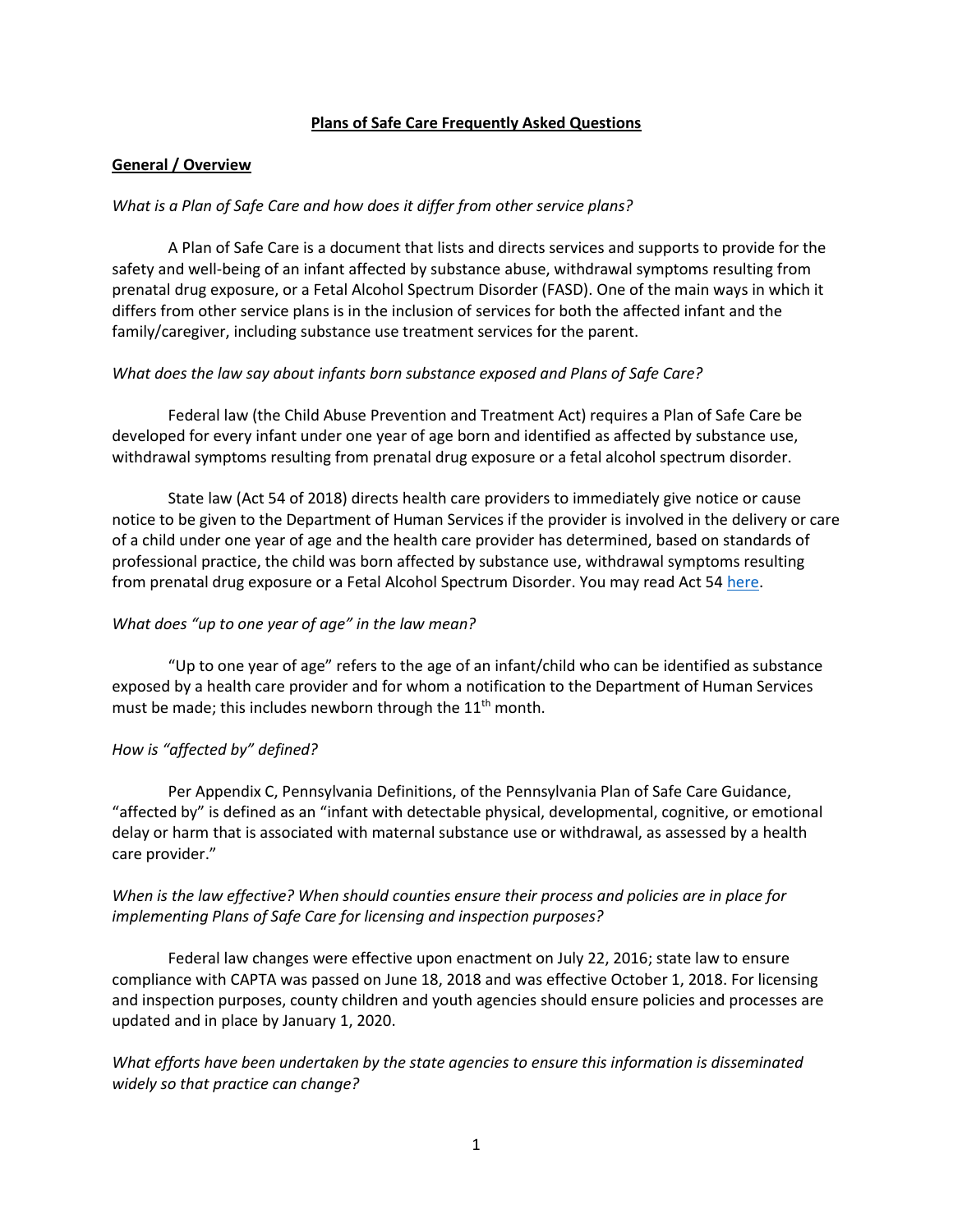The Departments of Health, Drug and Alcohol Programs, and Human Services convened an interdisciplinary workgroup in 2016 to ensure compliance with the changes to CAPTA and to develop a Pennsylvania policy agenda regarding infants born affected by substances from a comprehensive, public health approach. The Multidisciplinary Workgroup on Infants Born Substance Exposed (MDWISE) continues to meet and assist in the development of materials helpful for practitioners affected by this change in the law. The MDWISE assisted in the development of the Pennsylvania Plan of Safe Care Guidance, and is partnering with the Pennsylvania Perinatal Quality Collaborative, the Hospital and Health System Association of Pennsylvania, the Opioid Data Dashboard and other workgroups to ensure information regarding CAPTA and Act 54 is disseminated as widely as possible. The MDWISE also collaborated with the Governor's Institutes for Plans of Safe Care work sessions that took place in the spring and summer of 2019 to provide county level executive planning teams an opportunity to begin developing the policies and procedures needed on the county level to support this work.

#### *My agency has worked with infants born affected by substances for years; what has changed in this law?*

The most notable changes include the elimination of the word 'illegal' related to substance exposure, the inclusion of the parent/caregiver's needs in the Plan of Safe Care, the data required to be submitted to the federal government (increasing federal oversight), and the emphasis on the interdisciplinary nature of this work by ensuring Plans of Safe Care are not only the responsibility of the child welfare system, but that the fields of Drug and Alcohol treatment, Early Intervention, Health, Mental Health and others are included in multidisciplinary teams and the development and implementation of Plans of Safe Care. The Departments of Health, Human Services and Drug and Alcohol Programs were required by Act 54 to develop interagency protocols regarding Plans of Safe Care.

#### *Where can I find materials from the 2019 Governor's Institutes on Plans of Safe Care work sessions?*

You can find materials from those planning sessions [here.](http://www.keepkidssafe.pa.gov/resources/PlansSafeCare/index.htm)

#### *Where can I find the Pennsylvania Plan of Safe Care Guidance?*

The Pennsylvania Plan of Safe Care Guidance is available on the KeepKidsSafe websit[e here.](http://www.keepkidssafe.pa.gov/cs/groups/webcontent/documents/document/c_287154.pdf)

#### *My question isn't answered in the Guidance Document or these FAQs- who do I contact?*

You may use the following resource account for questions related to Plans of Safe Care – it is accessible by all three state agencies: [RA-PWPLANSOFSAFECARE@pa.gov.](mailto:RA-PWPLANSOFSAFECARE@pa.gov)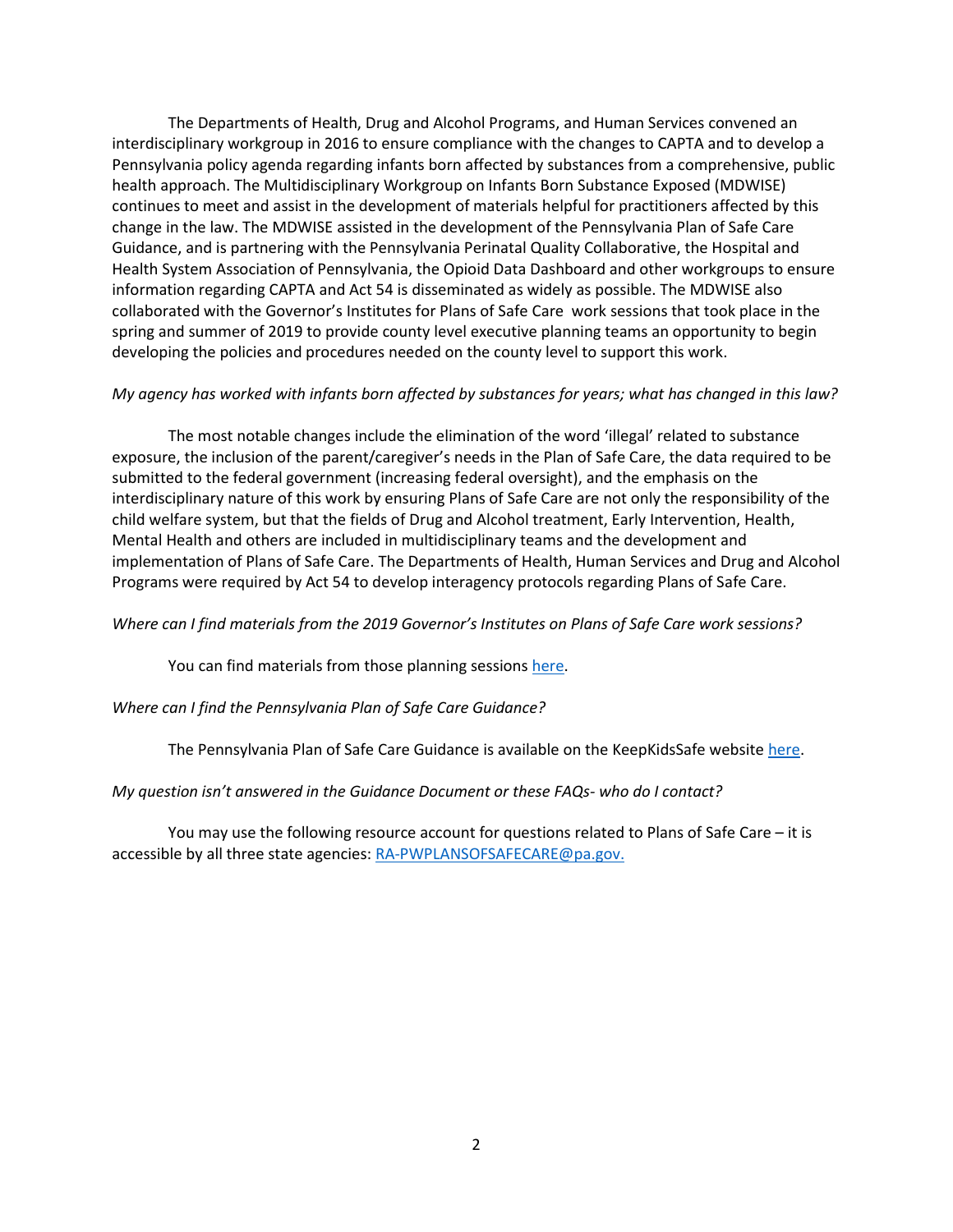### **Notifications**

*Who makes a notification that a baby has been born and identified as substance exposed, displays withdrawals symptoms resulting from prenatal drug exposure or has been diagnosed with a fetal alcohol spectrum disorder?*

The law requires a health care provider or their designee to make this notification; this may be a hospital social worker, registered nurse, discharge coordinator or other staff person as determined by the health care provider or health system.

### *Where do I make the notification?*

You may call ChildLine at 1-800-932-0313 or use the online self-service portal at: [http://www.compass.state.pa.us/cwis.](http://www.compass.state.pa.us/cwis)

### *What happens once I make the notification?*

Trained caseworkers at ChildLine will transmit the information to the appropriate county children and youth agency or other appropriate entity and a multidisciplinary team of professionals will be convened to assess the family for a Plan of Safe Care.

*What if I am aware that a pregnant woman had used substances but her newborn baby does not show signs of withdrawal or otherwise of being affected by those drugs following birth? Must I make a notification?*

No; under Act 54 and CAPTA, a health care provider is required to make a notification when the provider is involved in the delivery or care of a child under one year of age and the health care provider has determined, based on the standards of professional practice, the child was born affected by substances. However, if a health care provider has reasonable cause to suspect abuse or neglect of the infant or child, they still must make a referral to ChildLine as a mandated reporter. Notification of an infant born and identified as substance exposed does not replace Child Protective Services (CPS) or General Protective Services (GPS) referrals.

# *What if a woman tests positive for substance use following delivery but her newborn baby does not show signs of withdrawal or otherwise of being affected by those drugs following birth? Must I make a notification?*

No; under Act 54 and CAPTA, a health care provider is required to make a notification when an *effect on the infant is detected*. However, if a health care provider has reasonable cause to suspect abuse or neglect of the infant or child, they still must make a referral to ChildLine as a mandated reporter. Notification of an infant born and identified as substance exposed does not replace Child Protective Services (CPS) or General Protective Services (GPS) referrals.

### *What if a woman is receiving medication assisted treatment (MAT) for opioid dependence and her baby tests positive for that substance but does not show signs of withdrawal? Must I make a notification?*

No; a notification of an infant born and identified as affected by substances is *based on the medical provider's detection of physical, developmental, cognitive, or emotional delay in the infant*.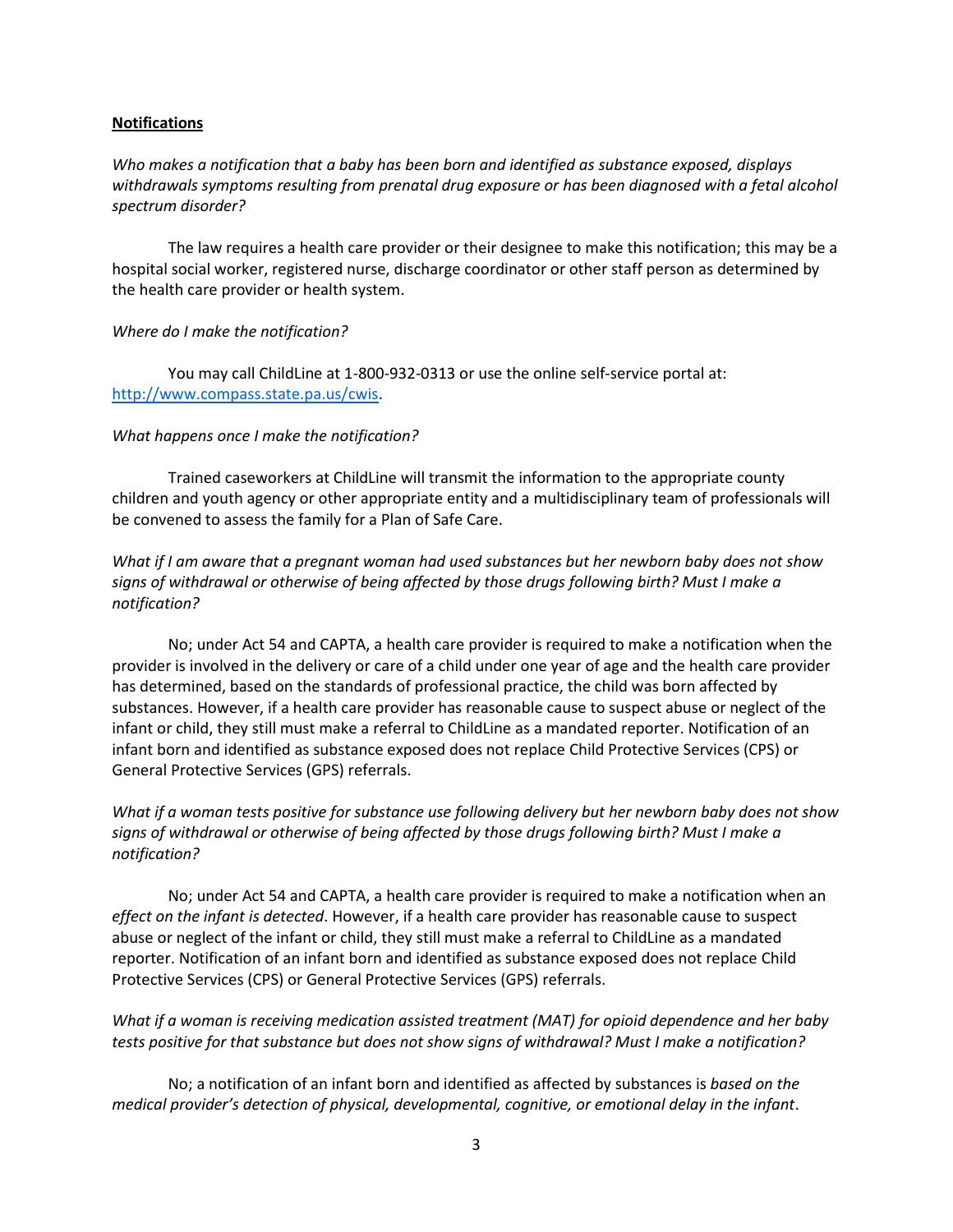However, if a health care provider has reasonable cause to suspect abuse or neglect of the infant or child, they still must make a referral to ChildLine as a mandated reporter. Notification of an infant born and identified as substance exposed does not replace Child Protective Services (CPS) or General Protective Services (GPS) referrals.

# *What if a delivering woman admits to substance use but the baby does not exhibit any symptoms at birth? Must I make a notification?*

No; under Act 54 and CAPTA, a health care provider is required to make a notification when an effect on the infant is detected. However, if a health care provider has reasonable cause to suspect abuse or neglect of the infant or child, they still must make a referral to ChildLine as a mandated reporter. Notification of an infant born and identified as substance exposed does not replace Child Protective Services (CPS) or General Protective Services (GPS) referrals.

# *What if a woman is taking a prescribed medication appropriately and the baby, while showing signs of withdrawal or other effects, will not be affected long term? Must I make a notification?*

Yes; Plans of Safe Care are not only developed for infants who will be affected long-term. Any effect on the infant should result in a notification to ChildLine so that a multidisciplinary team can convene to support the family.

### *Are notifications only required for illegal substances, such as heroin or cocaine?*

No; notifications are required when an affect on the infant is detected due to the exposure to any substance, regardless of whether it is a legal or illegal substance, including alcohol.

### *Are notifications only required for opioid abuse?*

No; notifications are required when an effect on the infant is detected due to exposure to any substance, opiate or non-opiate.

*What if a mother is taking a medication as prescribed by her doctor that may or may not affect the newborn at birth, but it is a legal medication and not an opioid, such as an SSRI or medication to prevent seizures? Must I make a notification if I detect an effect on the newborn?*

Yes. Legal and prescribed medications may also affect an infant exposed prenatally. A Plan of Safe Care is required for any infant born affected by substance use, withdrawal symptoms or FASD to ensure the ongoing health and safety of the infant and ongoing health and treatment needs of the parent.

### *Are notifications required to be made when I know a pregnant woman is using substances?*

No; under CAPTA and Act 54, a notification is required when a health care provider detects an effect on the infant following birth.

*If a pregnant mother is willing, could a multidisciplinary team develop a Plan of Safe Care for a pregnant mother, before the baby is born?*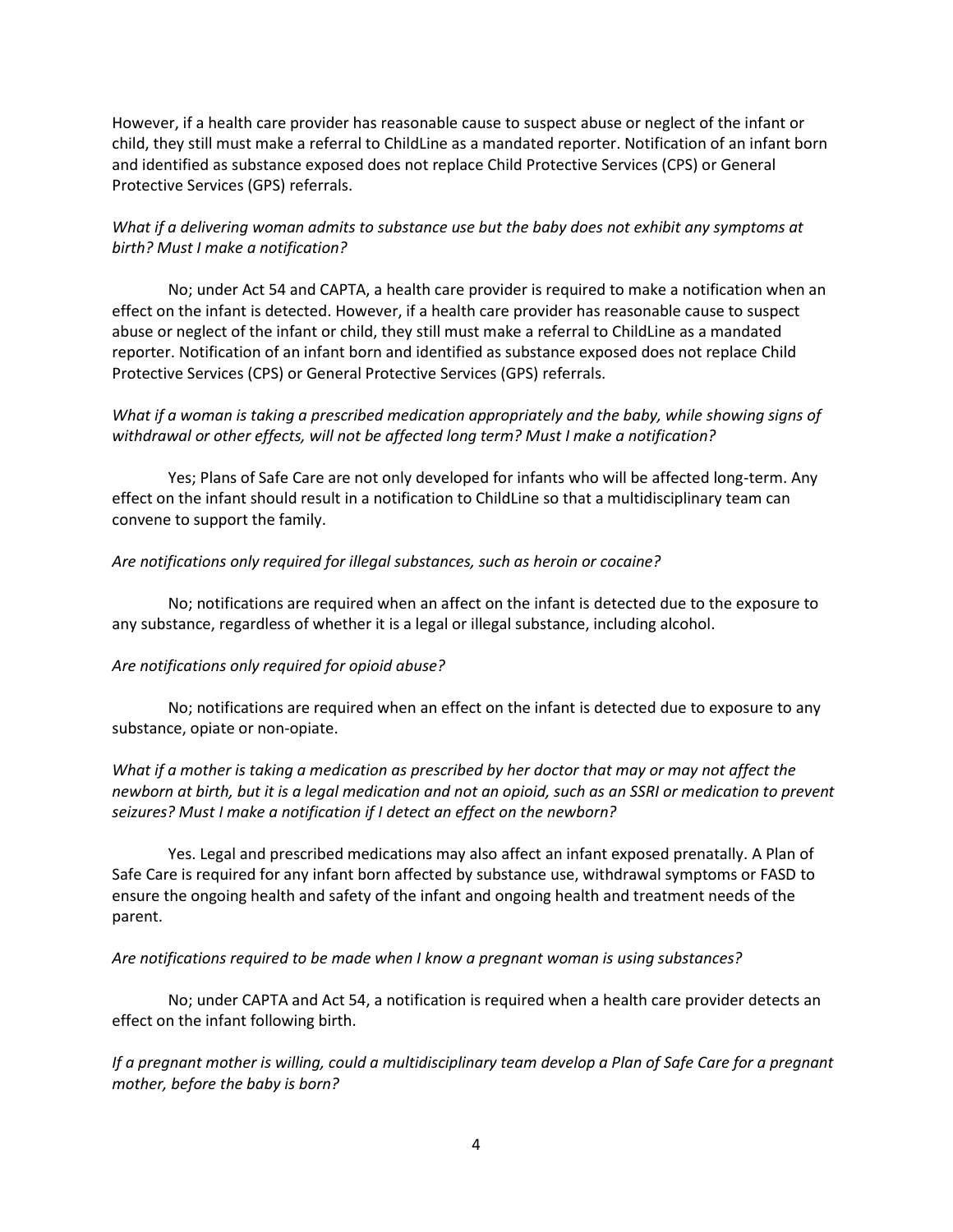Yes. The county children and youth agencies would not be included in the prenatal Plan of Safe Care, but as a best practice, health care providers and other professionals are encouraged to begin developing Plans of Safe Care in the prenatal period if a mother is agreeable to the process.

### *How will the notifications to Childline be categorized and disseminated?*

ChildLine caseworkers will be trained to categorize notifications of an infant born and identified as affected by substance use as either Information Only notifications or a General Protective Services (GPS) referral, depending on the information provided. This information will be transmitted to the county children and youth agency and/or other appropriate entity in the family's county of residence so that the most appropriate entity can work with the family to develop a Plan of Safe Care. For example, for Information Only notifications, this entity may be the medical provider or drug and alcohol treatment provider, and an assessment by child welfare may not occur.

If at any time the county children and youth agency obtains more information regarding the environment surrounding the family and believes the Information Only or GPS referral should be reevaluated as a GPS or child protective services (CPS) referral, they can request that of ChildLine. \*Note: until January 1, 2020 when the necessary changes are made to the Child Welfare Information System (CWIS), all notifications of an infant born and identified as affected by substance use, withdrawal symptoms related to prenatal drug exposure or FASD will be categorized as GPS referrals (this is a continuation of previous practice). This is to allow time for the necessary technical updates and changes to be implemented in the system. Following January 1, 2020, the ability of ChildLine caseworkers to classify a notification as Information Only or a GPS referral will be possible. Currently, the county agency has the ability to screen out the referral or refer the family for community services if there are no safety or well-being concerns for the child.

### *Does this process replace reporting suspected child abuse or neglect?*

No; if a mandated or permissive reporter has reasonable cause to suspect that a child is a victim of child abuse or neglect, they must still make a report to ChildLine to report those concerns and ensure an appropriate assessment or investigation takes place.

### *Does a notification of a child born affected by substance use constitute child abuse or neglect?*

No; according to the law, the notification of an infant born and identified as affected by substance use, withdrawal symptoms resulting from prenatal substance exposure, or FASD does not constitute a report of suspected child abuse in and of itself.

# *Does this process replace "mandated reporting of infants" under the Pennsylvania Child Protective Services Law?*

Yes. Act 54 reworks the Pennsylvania Child Protective Services Law Section 6386 to shift from "mandated reporting" to "notifications" for infants born substance exposed.

*What if a baby is born without any symptoms or signs of withdrawal, but based on my knowledge of the mother's drug use and other external environmental factors I have reasonable cause to suspect abuse or neglect of the infant?*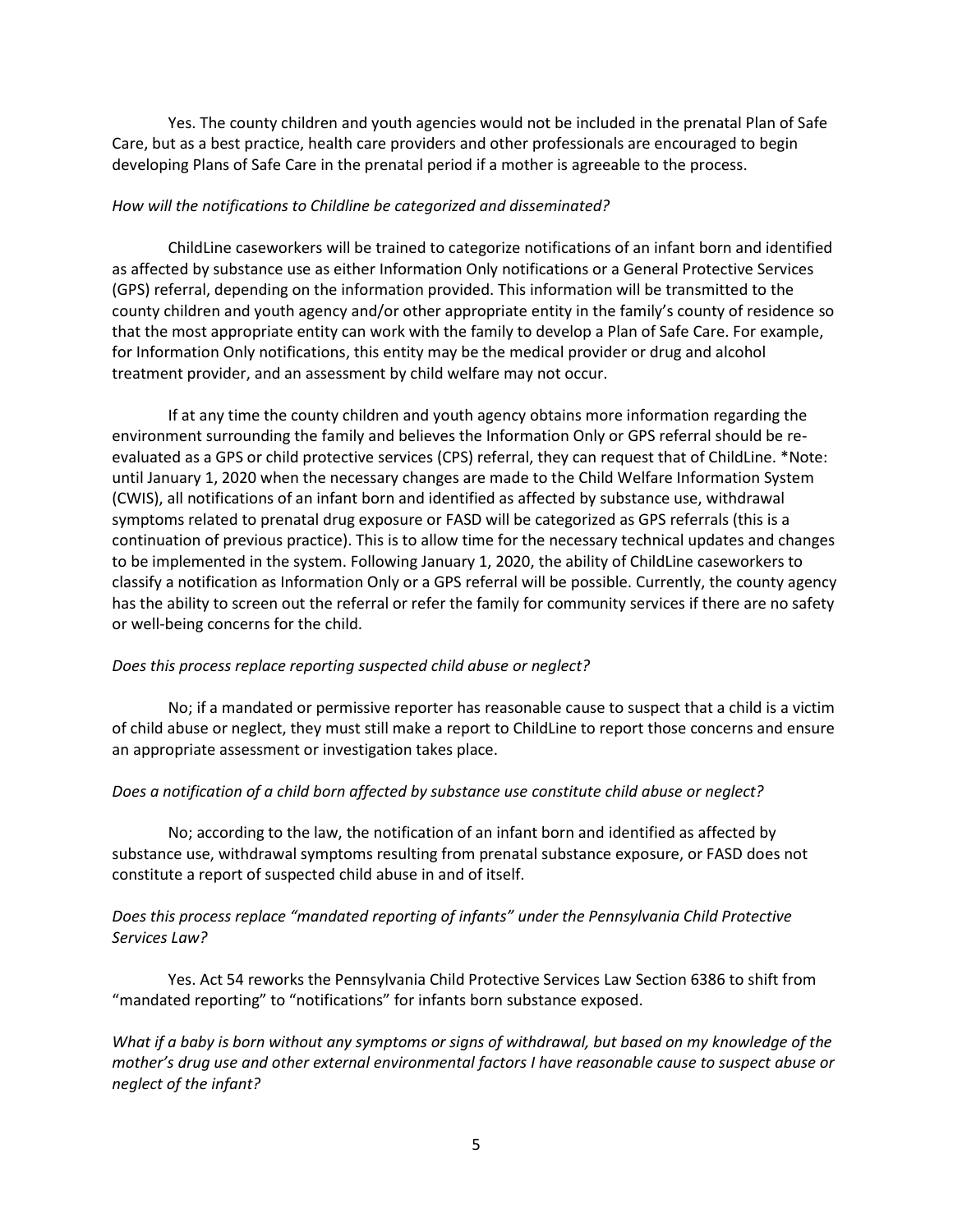You should make a referral to ChildLine at 1-800-932-0313 or at the self-service portal online at [http://www.compass.state.pa.us/cwis.](http://www.compass.state.pa.us/cwis)

### *If a baby is born across state or county lines, how will we ensure the notification is made to ChildLine?*

CAPTA is a federal law; therefore, every state is required to ensure they have policies and procedures in place to be in compliance. Pennsylvania will continue to receive notifications from neighboring state child protective services and other systems for concerns surrounding child well-being and safety, including notifications of infants born affected by substances.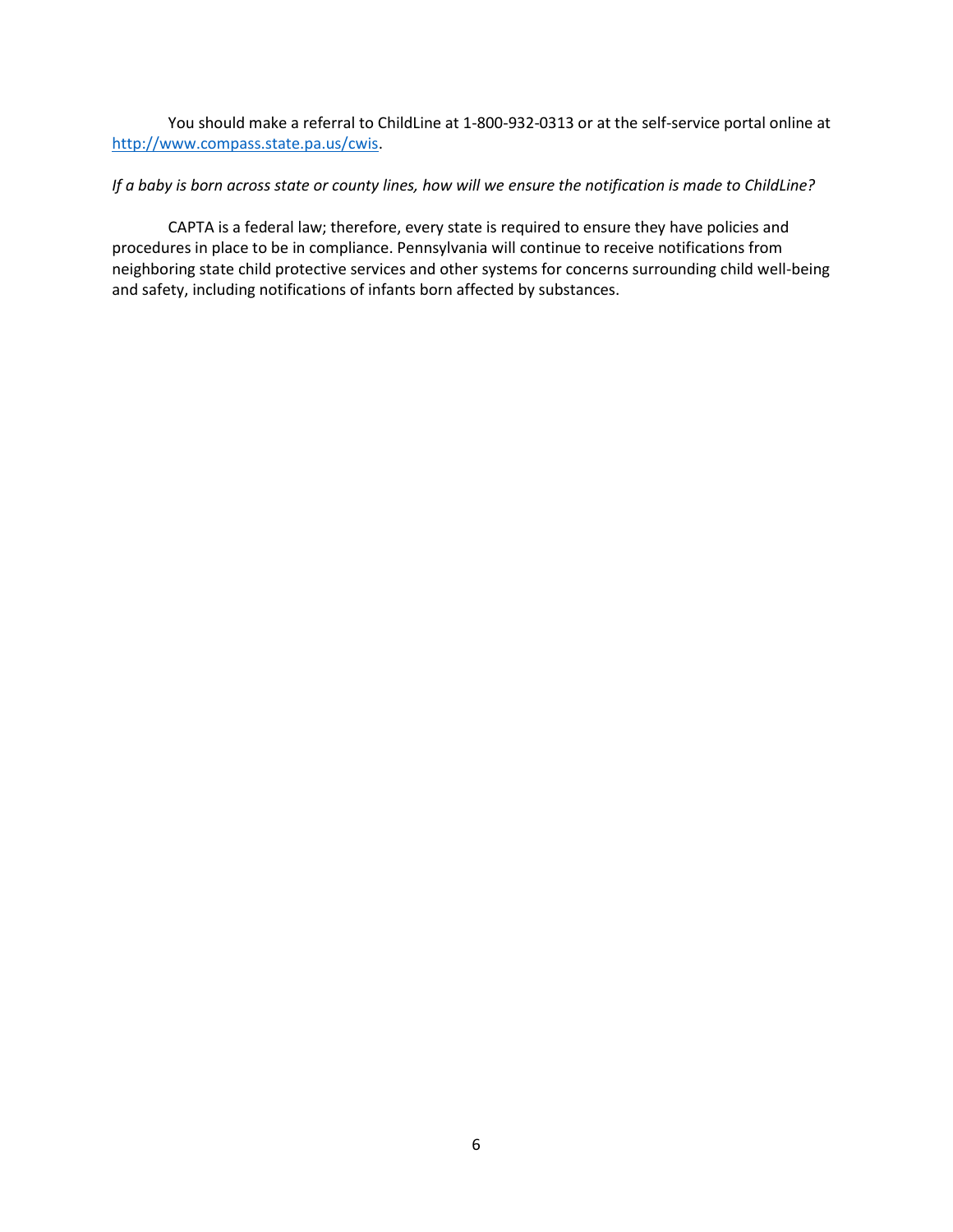### **Screening and Identification**

### *What is the difference between universal screening and universal testing?*

Screening is the determination of need for emergent care in the areas of withdrawal management, prenatal or psychiatric care. It is a short series of questions to identify the need for services and determine if further assessment is necessary. Screening is differentiated from testing in that testing involves biological samples such as blood, urine, meconium or umbilical cord.

### *Are medical staff required to test all newborns for substance exposure?*

No; however, DOH recommends universal screening for all newborns.

### *Are medical staff required to test all delivering women for substance use?*

No; however, DDAP recommends universal screening for all pregnant women. Screening should be inclusive of illicit drug, prescription drug, alcohol and tobacco use. All of these are risk factors which may impact infant and maternal health outcomes.

### *Are medical staff required to use specific screening tools?*

No; however, both DOH and DDAP recommend that providers utilize an evidence‐based, validated tool that meets the needs of the provider and the population served. No one tool is recommended or required.

### *What tools are available for my staff to use in screening?*

See Chapter 6 of the Pennsylvania Plan of Safe Care Guidance for some recommended screening tools, including the Institute for Health and Recovery's Integrated 5 P's Screening Tool, NTI Upstream's 4P's Plus©, ASSIST V3.0 (Alcohol, Smoking and Substance Involvement Screening Test), CAGE‐AID (Cut Down, Annoyed, Guilty, Eye Opener Adapted to Include Drugs), and CRAFFT (Car, Relax, Alone, Forget, Family or Friends, Trouble) for adults and pregnant women. For newborns, Finnegan's Neonatal Abstinence Scoring Tool and the Lipsitz Tool are widely used.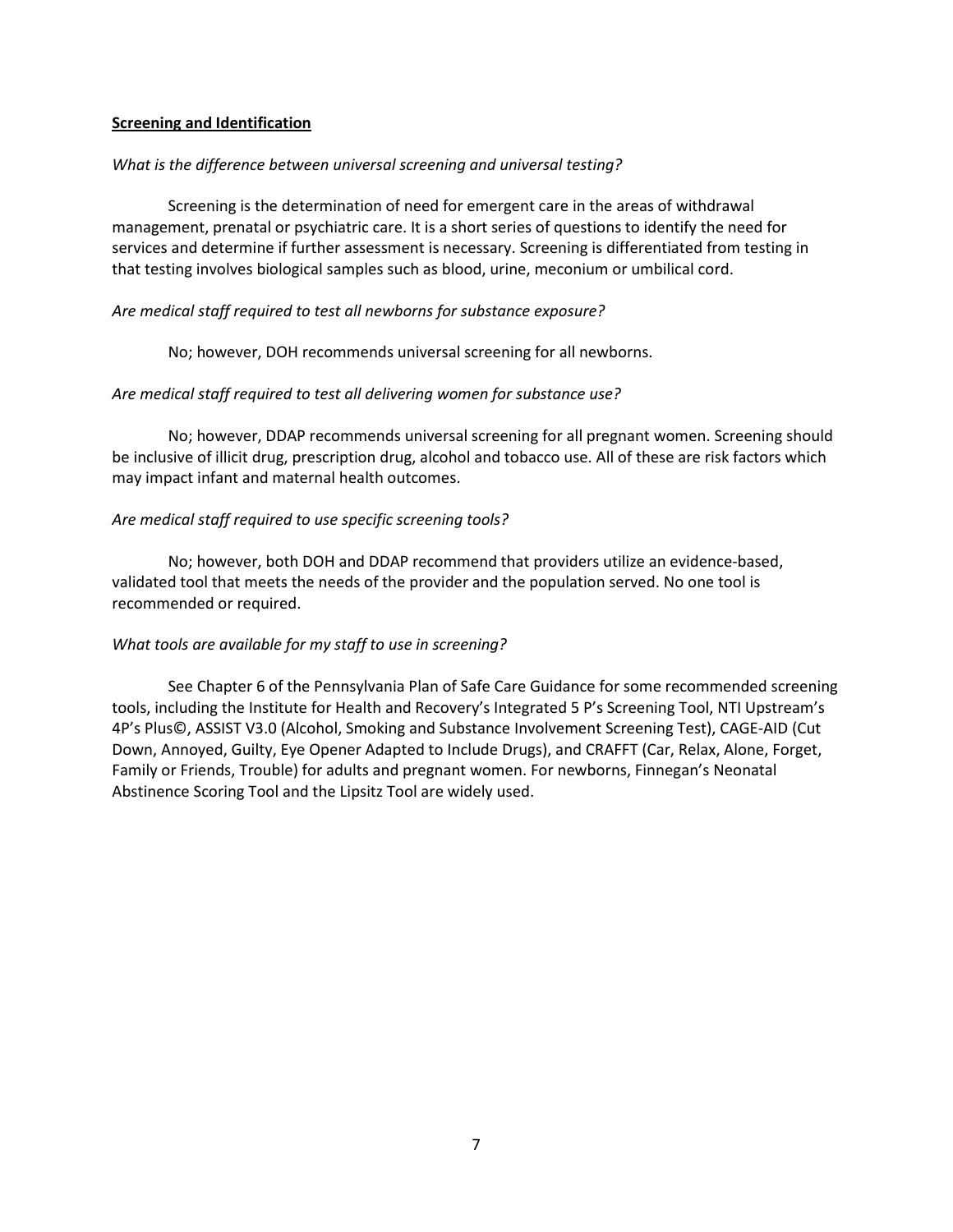### **Individual Plan of Safe Care Development**

### *What is required to be in a Plan of Safe Care?*

CAPTA and Act 54 require a Plan of Safe Care address the health of the infant and the health and substance use disorder treatment needs of the affected family or caregiver. The plan should also identify the most appropriate lead agency; assess the needs of the child, the child's parents, and immediate caregivers; and engage the child's parents and immediate caregivers in order to identify the need for access to treatment for any substance use disorder or other physical or behavioral health condition that may impact the safety, early childhood development, and well-being of the child.

Pennsylvania's Plan of Safe Care Guidance states that Plans of Safe Care should specify the agencies that are providing specific services, outline communication procedures among the family and provider team, and guide the coordination of services across various agencies with the family.

### *Are families mandated to participate in or follow Plans of Safe Care?*

No; Plans of Safe Care are voluntary support plans for families raising infants affected by prenatal substance use.

### *At what point do we include families in our planning process for Plans of Safe Care?*

The family is a key member of the multidisciplinary team and should be the primary participants in the initial multidisciplinary team meeting and engaged throughout the development and implementation of the Plan of Safe Care.

# *What should we do if a family does not want a Plan of Safe Care and does not want to engage the multidisciplinary team?*

Counties should develop policies and protocols to follow when a family refuses to engage with the multidisciplinary team and/or the Plan of Safe Care. If there are safety concerns for a child, those concerns should be immediately reported to ChildLine.

# *Is it acceptable to have a multidisciplinary team meeting to develop a Plan of Safe Care after the infant's discharge from the hospital?*

It depends. Per the law, the initial multidisciplinary team (MDT) meeting should be convened prior to the infant's discharge from the hospital if the health care provider determines the newborn to be affected by substances at birth. However, for infants identified as substance exposed after their discharge from the hospital, such as at a well-visit with the child's pediatrician, ChildLine must be notified immediately and the MDT must be convened within 72 hours of that notification, per the Pennsylvania Plan of Safe Care Guidance.

# *Who is responsible for bringing together the multidisciplinary team after an infant is identified and a notification is made to ChildLine?*

For infants identified as substance exposed at birth, the hospital social worker or other appropriate staff person, such as a patient care representative or discharge coordinator, should convene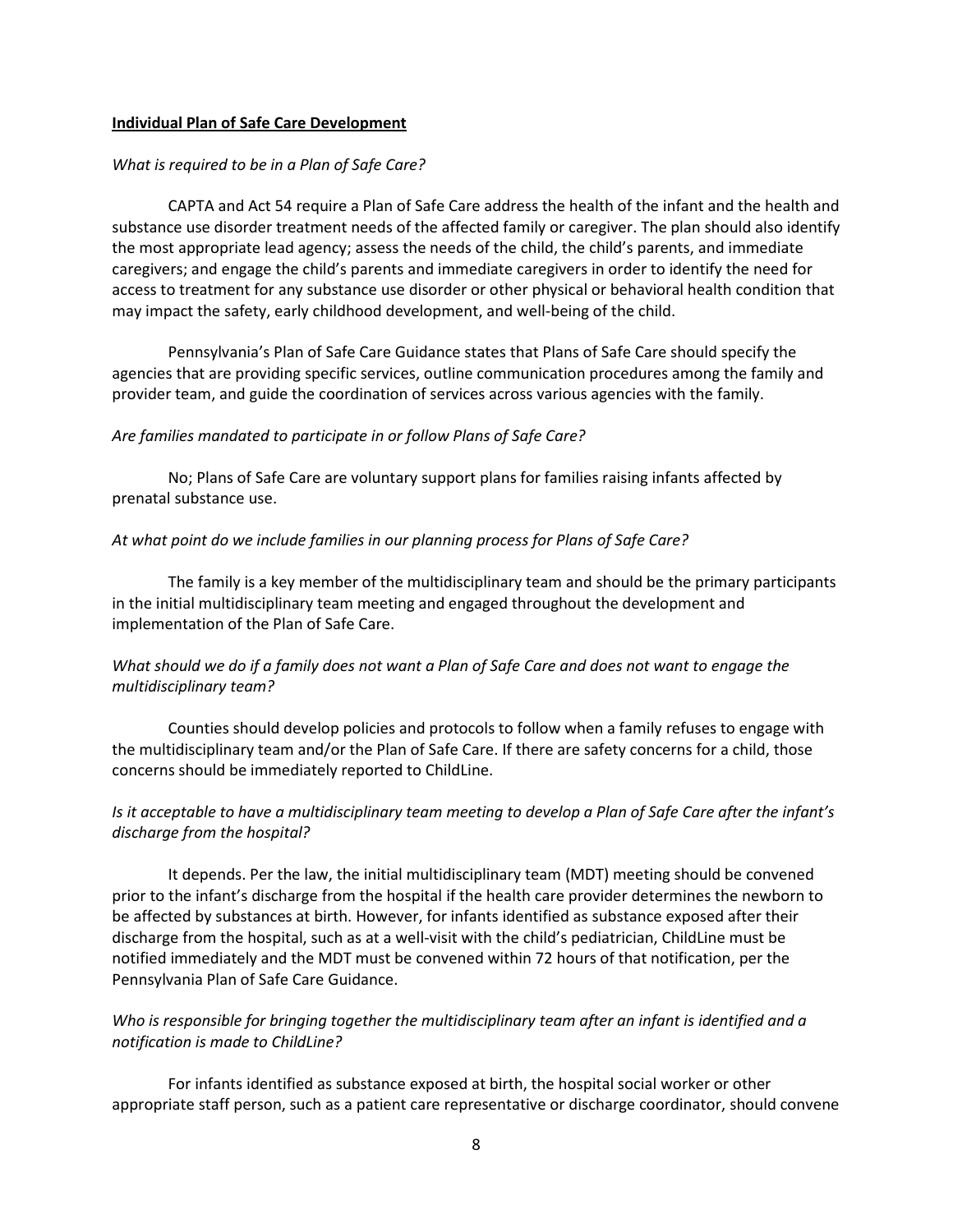the initial MDT meeting. Hospitals should updates their policies and procedures to determine the best way to comply with this law.

For infants identified as affected by substance use after their discharge from the hospital, such as through a well-child visit with their pediatrician or an appointment with the mother's OB/GYN, the health care provider or appropriate staff will make the notification and a county children and youth caseworker will be assigned to convene the initial MDT meeting. County children and youth agencies should updates their policies and procedures to determine the best way to comply with this law.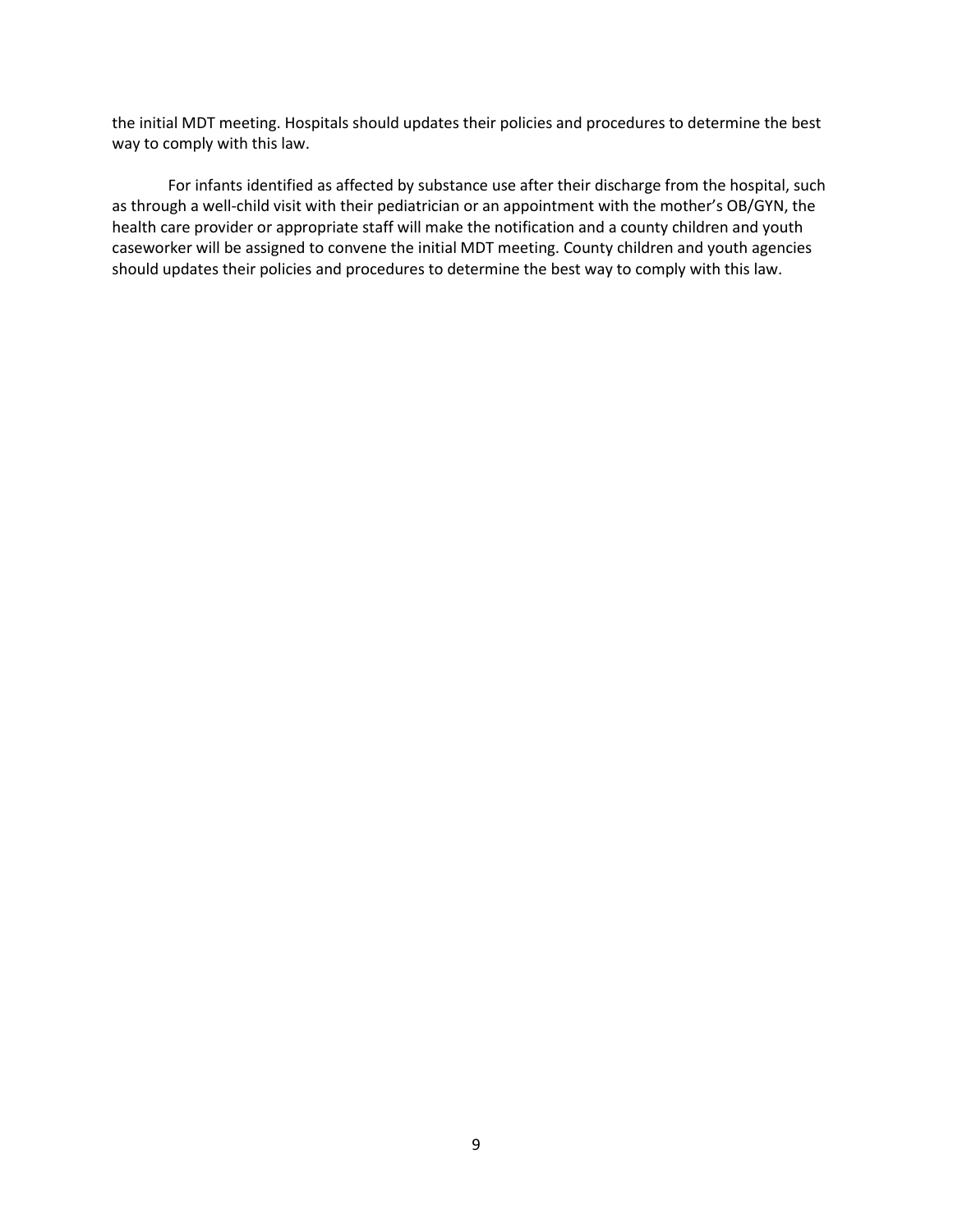### **Multidisciplinary Teams (MDTs)**

### *Who should be a part of a multidisciplinary team?*

Each multidisciplinary team (MDT) should be unique to the infant and family's circumstances and needs. Potential members of the MDT include: public, maternal and child health providers or staff; professional home visitors; substance use disorder prevention and treatment providers; mental health providers; public and private children and youth agency caseworkers or staff; Early Intervention (EI) staff; representatives from the court systems, local education agencies, managed care organization and private insurer care coordinators and hospital/medical providers, such as hospital social workers.

# *What if a child is identified as affected by substances after their discharge from the hospital? How soon must an MDT meet?*

For infants identified as substance exposed after their discharge from the hospital, such as at a well-visit with the child's pediatrician, ChildLine must be notified immediately and the MDT must be convened within 72 hours of that notification, per the Pennsylvania Plan of Safe Care Guidance.

### *Are MDTs required to meet in person? Can MDTs utilize conference calls or video calls?*

MDTs are not required to meet in person; conference and video calling can be utilized when available.

### *Must the Plan of Safe Care be fully developed at the initial MDT meeting?*

No, the convening of the initial MDT meeting is the start of a Plan of Safe Care (or initial modification for those developed prenatally). It does not need to be fully developed within the initial meeting, as needs and resources will be identified for the family at subsequent meetings.

### *How do we determine the lead for the Plan of Safe Care?*

When determining who should receive a Plan of Safe Care, and who should take the lead on monitoring that the identified referrals are made and services received, consider the population with which you are working:

- Population 1: Women who are using legally prescribed medications, including opioids, for chronic pain or medication that can result in withdrawal symptoms and do not have a substance use disorder;
- Population 2: Women who are receiving medication assisted treatment for an opioid use disorder and/or are actively engaged in treatment for a substance use disorder;
- Population 3: Women who are misusing prescription drugs or are using other legal or illegal substances, may meet criteria for a substance use disorder, and are not actively engaged in a treatment program.

For the first two populations, the MDTs should determine who will be responsible for leading the creation and implementation of the Plan of Safe Care. If the use of MAT or engagement in treatment is relatively new, for the second population, the county children and youth agency may need to be involved to help support the mother's continued engagement in substance use treatment and that she is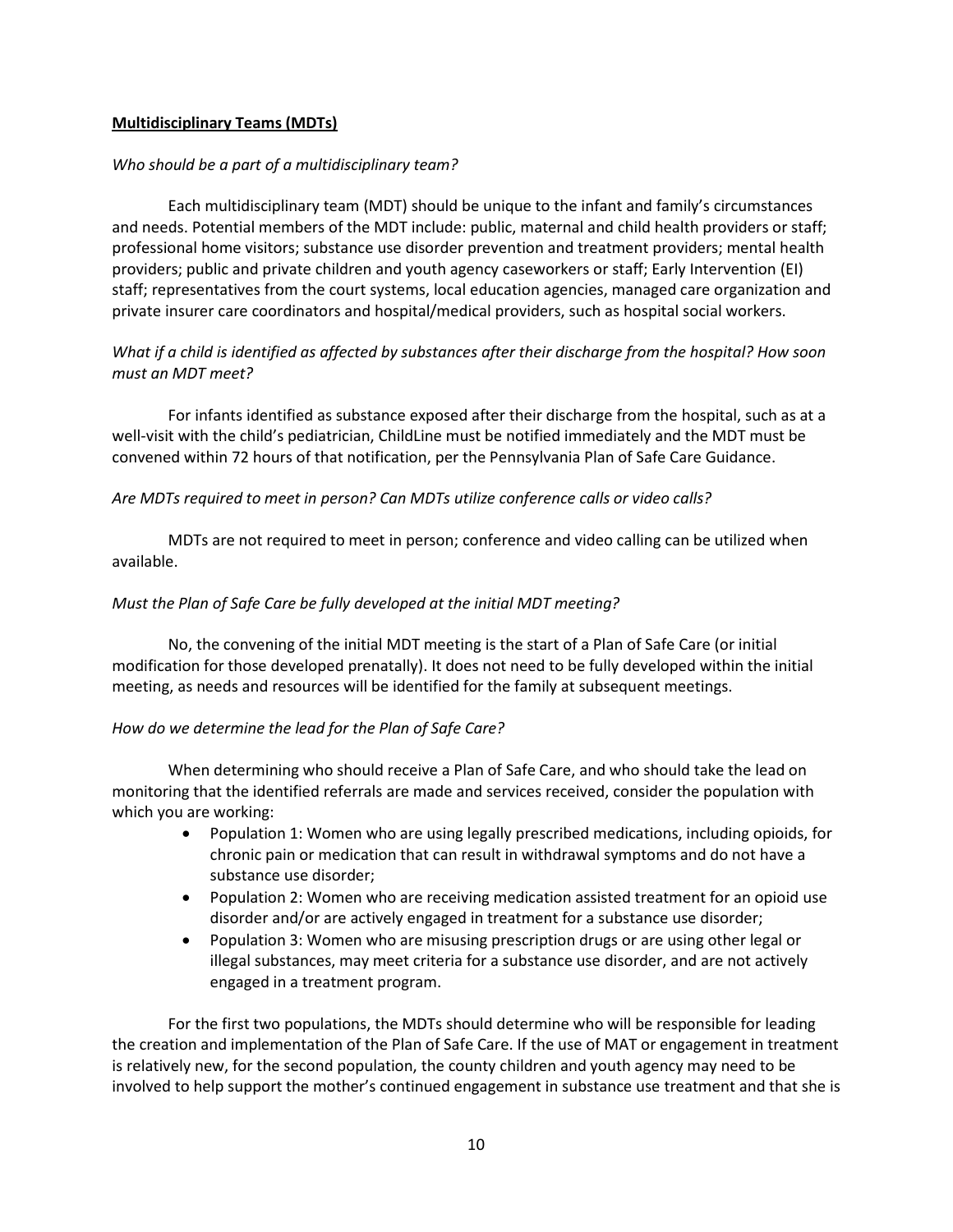receiving the external support she needs. For the third population, the county children and youth agency should be responsible for the creation and implementation of the Plan of Safe Care.

### *What is the difference between my county planning team and a multidisciplinary team?*

The local county planning team is responsible for developing the county protocols that will build on the Pennsylvania Plan of Safe Care Guidance and must adhere to the requirements of Act 54. The planning team should encourage the development of collaborative partnerships for coordinating and supporting a family-focused system that delivers prevention, Early Intervention, public health and community-based treatment services.

The multidisciplinary team (MDT) is the group of direct service professionals who interface with the mother/caregiver/family of an infant or child with a Plan of Safe Care to ensure the referral to and delivery of appropriate and needed services. The main purpose of the MDT is for multiple agencies to coordinate services to address the unique needs, situations, and experiences of each family member in order to best serve infants with substance exposure and their family.

# *Which county will be responsible to convene a MDT for a Plan of Safe Care if a baby is born in one county and transfers to another?*

The MDT should be convened in the infant and family's county of residence.

# *Is there a universal template that must be utilized for all Plans of Safe Care?*

No; counties are welcome to develop their own templates and forms for Plans of Safe Care. However, an example, in both pdf and word document form, can be found on the KeepKidsSafe website.

# *Can Plans of Safe Care be included in a Child Safety Plan, Family Service Plan, Hospital Discharge Plan or Substance Use Treatment Plan if it fulfills all the needs of the infant/family?*

It depends; a Plan of Safe Care is unique from each of the above-mentioned service plans. Typically, this will mean that Plans of Safe Care should remain distinct documents.

However, for situations in which the county children and youth agency is the lead and in which the family is already open for services, the agency may include the Plan of Safe Care as an addendum to the Family Service Plan, to avoid duplication of effort.

# *Must Plans of Safe Care be monitored for a specific amount of time?*

No; there are no statutory requirements surrounding timeframes for monitoring plans of safe care. Each MDT should determine the appropriate intervals at which the team should meet to review the plan and the infant and family's continued need for services and supports. The frequency of meetings should be determined based on each individual case but should be at least monthly. These intervals will likely be more frequent at the onset of a plan and become less frequent as the plan is implemented.

### *Who determines when a Plan of Safe Care is no longer needed?*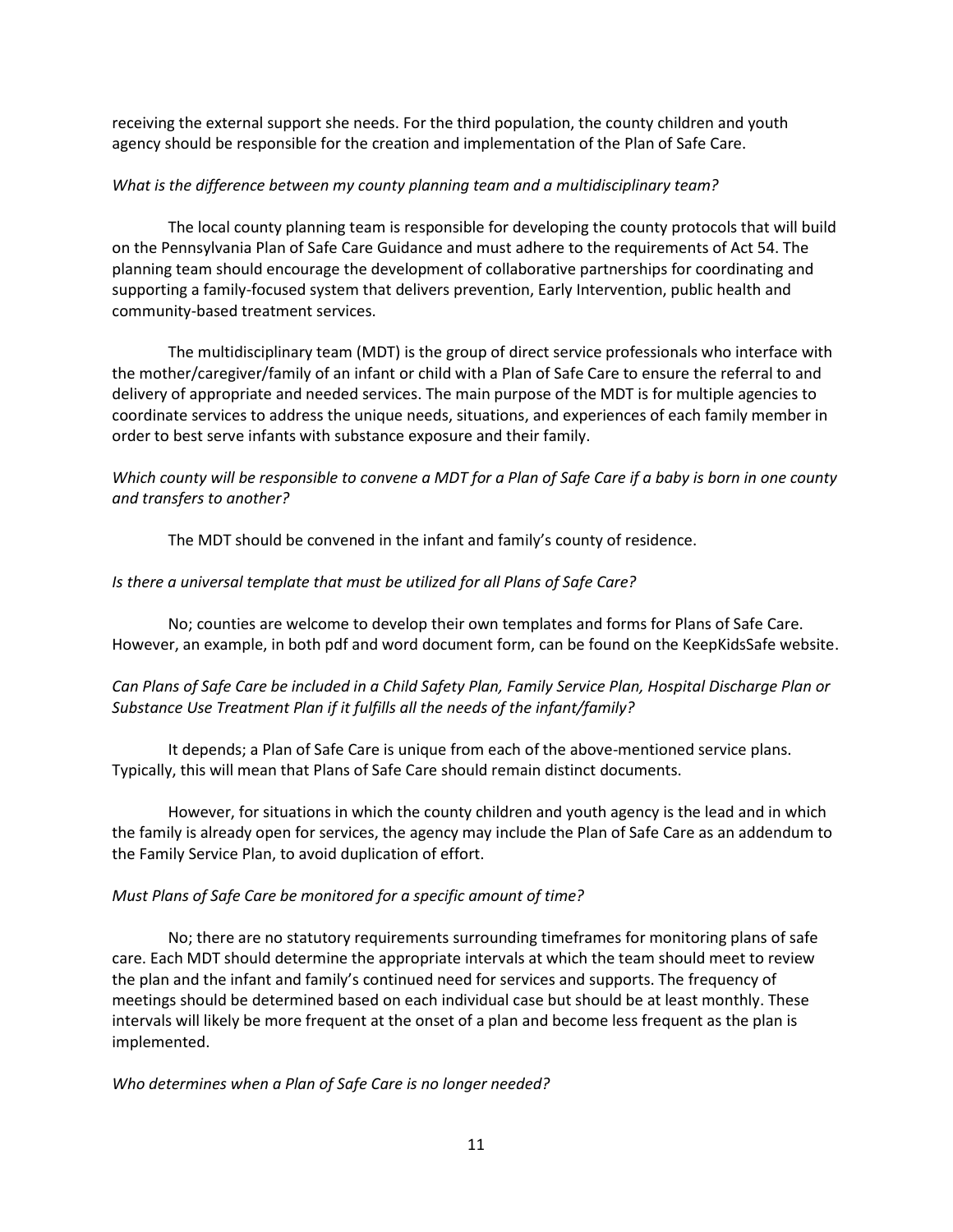Consistent with the individualized nature of Plans of Safe Care, the MDT lead will continuously assess each individual situation in order to ensure all of the needs of the family are being met. Consensus among the involved entities is needed when determining that changes should be made to a plan or that a plan is no longer needed.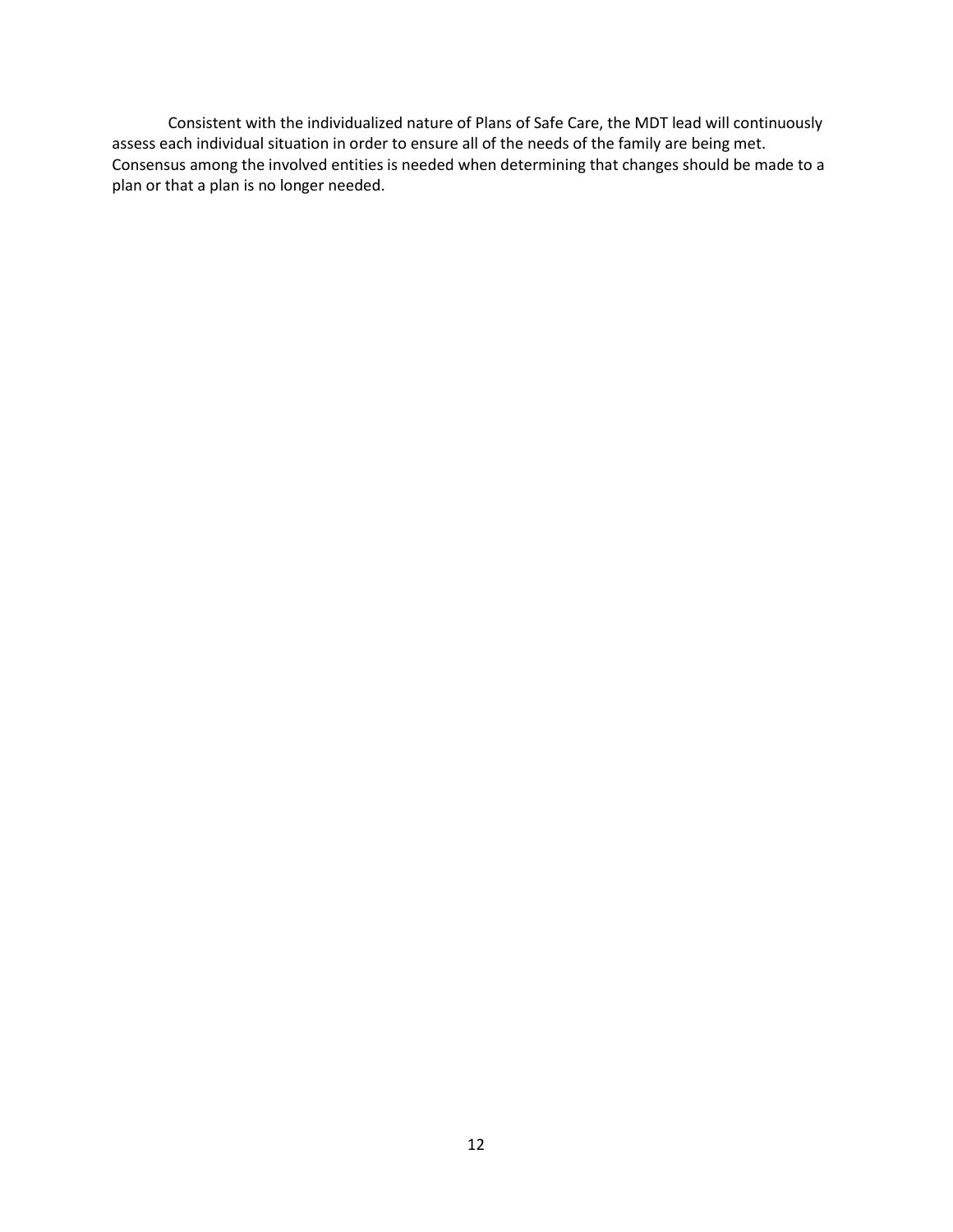### **Monitoring / Data**

### *Who is going to monitor that the Plans of Safe Care are created and implemented?*

On the statewide level, there is no definition of "monitoring" in federal law and CAPTA does not specify what the state level monitoring system must consist of. In guidance provided to states, the Administration for Children and Families has confirmed that a "state agency" is required to monitor the implementation of Plans of Safe Care. As a state-supervised, county-administered system, the county child welfare agency is considered a "state agency" and may both develop and monitor Plans of Safe Care. Other state agencies, such as the Department of Health and Department of Drug and Alcohol Programs, may also monitor Plans of Safe Care.

As discussed in Chapter 10 of the Pennsylvania Plan of Safe Care Guidance Document, multidisciplinary teams (MDTs) are responsible for monitoring the implementation of individual Plans of Safe Care. In particular, the designated lead for each MDT, as discussed in Chapter 8 of the Guidance Document, is tasked with ensuring the Plan of Safe Care is appropriately updated, edited as needed, and closed when necessary.

### *What data will be collected?*

The Department of Human Services is required to submit the following data to the federal government on an annual basis:

- The number of infants identified as being affected by substance abuse, withdrawal symptoms resulting from prenatal drug exposure, or FASD;
- The number of infants for whom a plan of safe care was developed; and
- The number of infants for whom referrals were made for appropriate services, including services for the affected family or caregiver.

### *What will be required at licensing for child welfare agencies?*

For Plans of Safe Care in which the local children and youth agency is the designated lead:

- County children and youth caseworkers and supervisors should keep record in the family's case file that includes the Plan of Safe Care; a list of the members of the MDT; proof of referrals to recommended services and supports, including contact information for the appropriate agencies; notes from regular MDT meetings; and any other documentation related to the Plan of Safe Care, including, but not limited to, release of information agreements and confidentiality agreements.
- The county agency is responsible for monitoring the implementation of Plans of Safe Care on an ongoing-basis. This may take place during regular quality assurance activities such as case file reviews, supervision, peer reviews, etc.

During annual licensing inspections by the Department of Human Services, random sampling will be employed to assess overall agency compliance with the Pennsylvania Plan of Safe Care Guidance. Ten percent of case files pulled for review must include those for whom a Plan of Safe Care was created. The plan will be reviewed for compliance based on the Pennsylvania Plan of Safe Care Guidance Document. If agencies do not have the appropriate documentation regarding Plans of Safe Care in the case file for infants and families for whom a notification was made under section 6386 of the CPSL, a plan of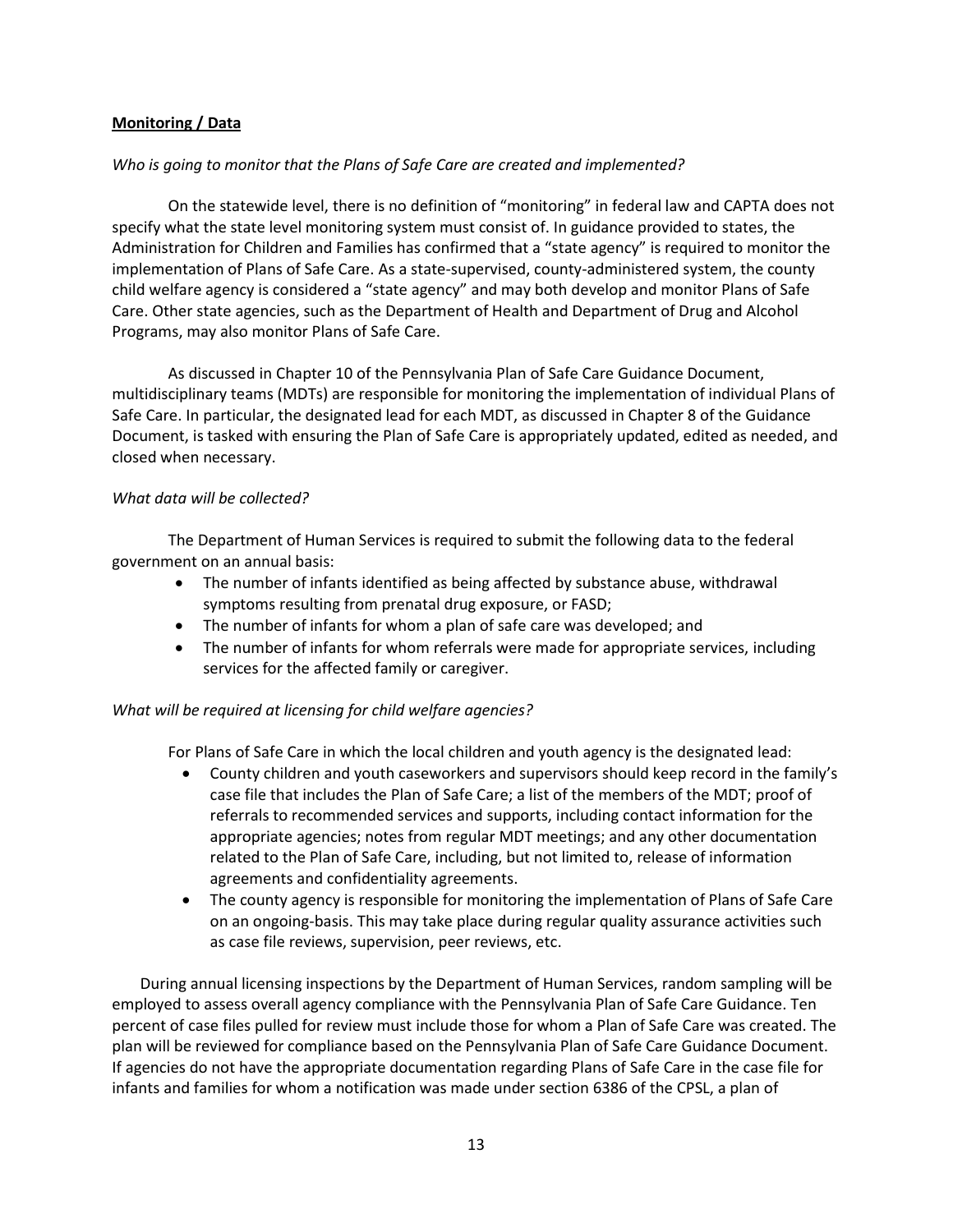correction will be required that outlines the agency's planned steps to remedy the violation and ensure future compliance.

### *How will the notifications to Childline be categorized and disseminated?*

ChildLine caseworkers will be trained to categorize notifications of an infant born and identified as affected by substance use as either Information Only notifications or a General Protective Services (GPS) referral, depending on the information provided. This information will be transmitted to the county of residence for the mother and infant. If at any time the county children and youth agency obtains more information regarding the environment surrounding the family and believe the Information Only or GPS referral should be re-evaluated to a GPS or child protective services (CPS) referral, they can request that of ChildLine. \*Note: until January 1, 2020 when the necessary changes are made to the Child Welfare Information System (CWIS), all notifications of an infant born and identified as affected by substance use, withdrawal symptoms related to prenatal drug exposure, or FASD will be categorized as GPS referrals (this is a continuation of previous practice). This is to allow time for the necessary technical updates and changes to be implemented in the system. Following January 1, 2020, the ability of ChildLine caseworkers to classify a notification as Information Only or a GPS referral will be possible. Currently, the county agency has the ability to screen out the referral or refer the family for community services if there are no safety or well-being concerns for the child.

Dissemination protocols for notifications of infants born affected by substances where child welfare does not need to be involved are still under development between the Departments of Health, Human Services and Drug and Alcohol Programs.

### Confidentiality Questions

### *How can we share information with the multidisciplinary team?*

Information can be shared among planning team members with signed consent from the client. Each member of the multidisciplinary team is bound by state and/or federal confidentiality regulations related to their respective discipline.

# *How does 4 PA Code §255.5, related to disclosure of client-oriented information, affect this work and the ability for an MDT to collaborate?*

With signed consent by the client, information can be shared with the multidisciplinary team within the confines of state and federal substance use disorder confidentiality regulations. According to *4 PA Code §255.5*, individuals such as judges, probation or parole officers, insurance companies, health or hospital plan or governmental officials are restricted to the following information about a client in treatment for substance use disorder:

(1) Whether the client is or is not in treatment.

- (2) The prognosis of the client.
- (3) The nature of the project.
- (4) A brief description of the progress of the client.

(5) A short statement as to whether the client has relapsed into drug or alcohol use, and the frequency of such relapse.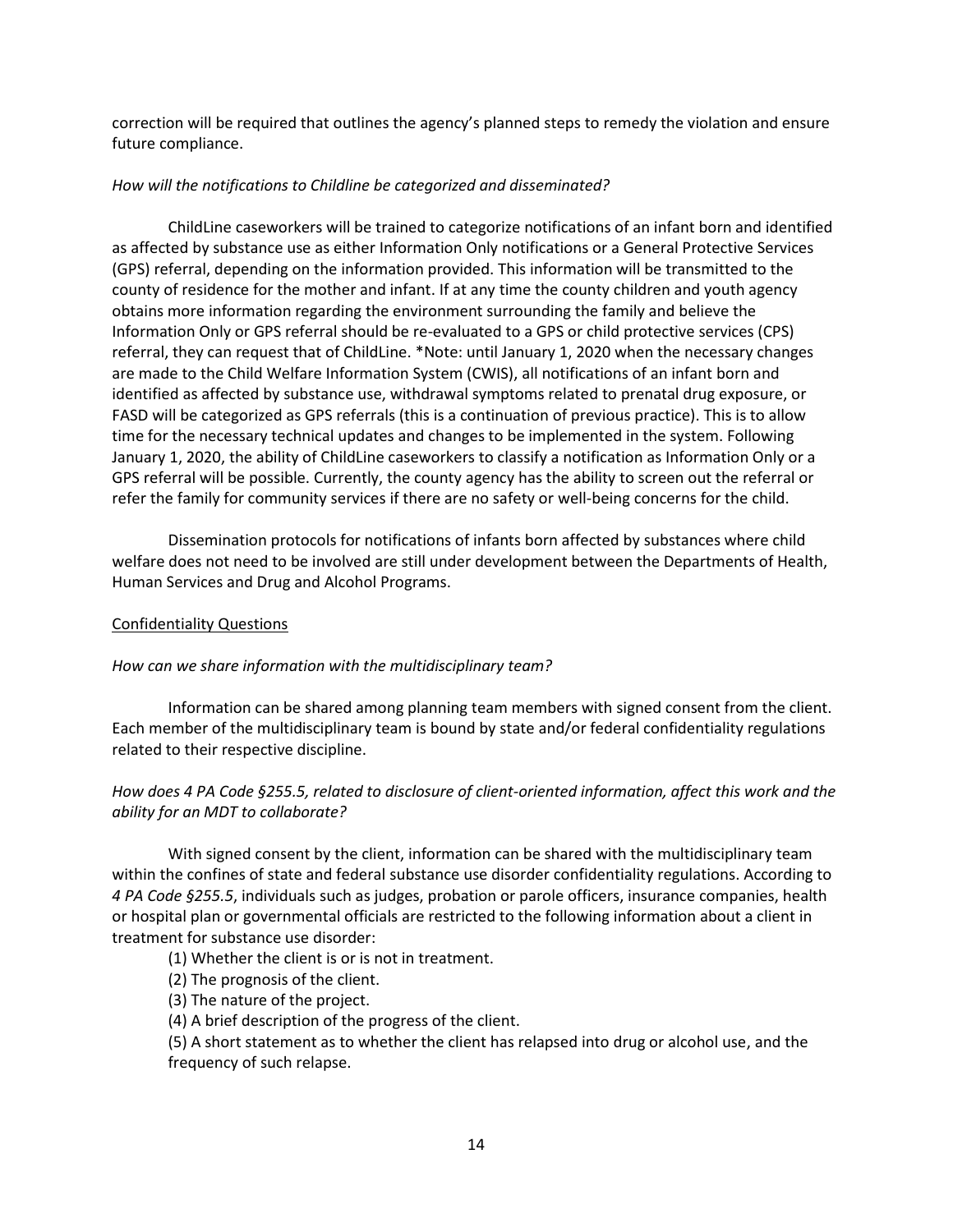Thus, when releasing information to MDT members, consideration should be given to the roles of the members on the teams. Importantly, there are no limitations on the types of information that an MDT can provide to a client's treating physicians.

The limitations on release of information detailed in 4 PA Code 255.5 do not preclude other entities such as mental health, Early Intervention, or hospital staff from releasing additional information. Those entities are bound by their own confidentiality and privacy regulations and should refer to them for guidance.

### *How do we share information if a client does not consent?*

When consent is not obtained by the client, the multidisciplinary planning team should develop a process to assess the needs and safety of the client and family members without disclosing client identifying information to members of the multidisciplinary team.